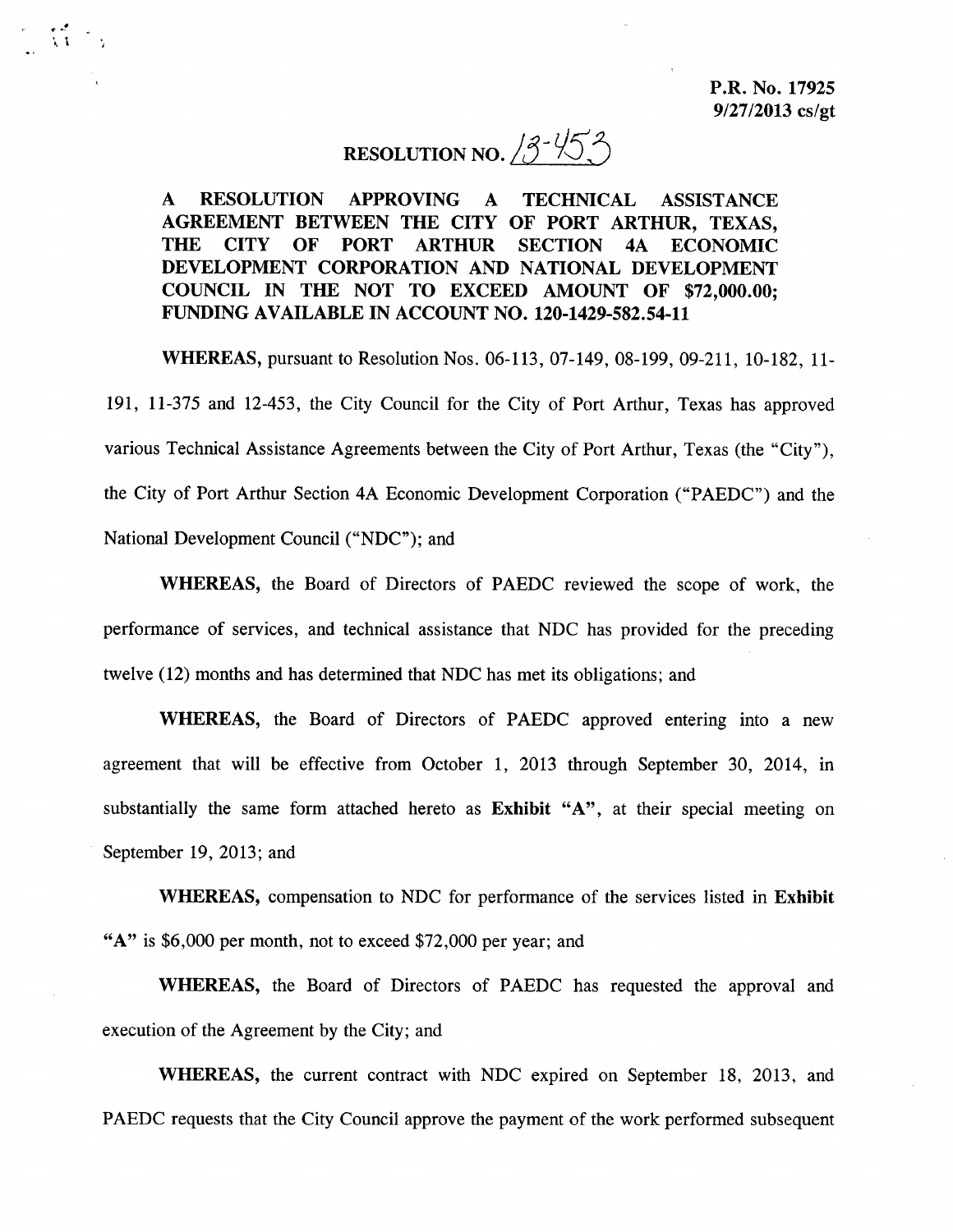to the expiration of the contract date ( September 18, 2013) until the commencement of the new contract date ( October 1, 2013), upon approval of the Board of Directors of PAEDC.

NOW THEREFORE, BE IT RESOLVED BY THE CITY COUNCIL OF THE CITY OF PORT ARTHUR, TEXAS:

Section 1. That the facts and opinions in the preamble are true and correct.

Section 2. That the Agreement between the City, PAEDC and NDC is approved in substantially the same form attached hereto as Exhibit "A", and shall be effective for the twelve (12) month period from October 1, 2013 through September 30, 2014.

Section 3. That the City Council hereby authorizes the PAEDC to pay NDC for the work performed subsequent to the expiration of the contract date (September 18, 2013) until the commencement of the new contract date ( October 1, 2013), upon approval of the Board of Directors of PAEDC.

Section 4. That <sup>a</sup> copy of the caption of this Resolution be spread upon the Minutes of the City Council.

**READ, ADOPTED AND APPROVED** on this  $\begin{bmatrix} \text{day of} \\ \text{day of} \end{bmatrix}$  + , A.D.

2013, at <sup>a</sup> Meeting of the City Council of the City of Port Arthur, Texas, by the following

vote: AYES Mayor Councilmembers  $\overline{\mathcal{L}}$  $\varrho$  ,

NOES:

ATTES

Deloris " Bobbie" Prince, Mayor

Sherri Bellard, City Secretary 1019173 Page 2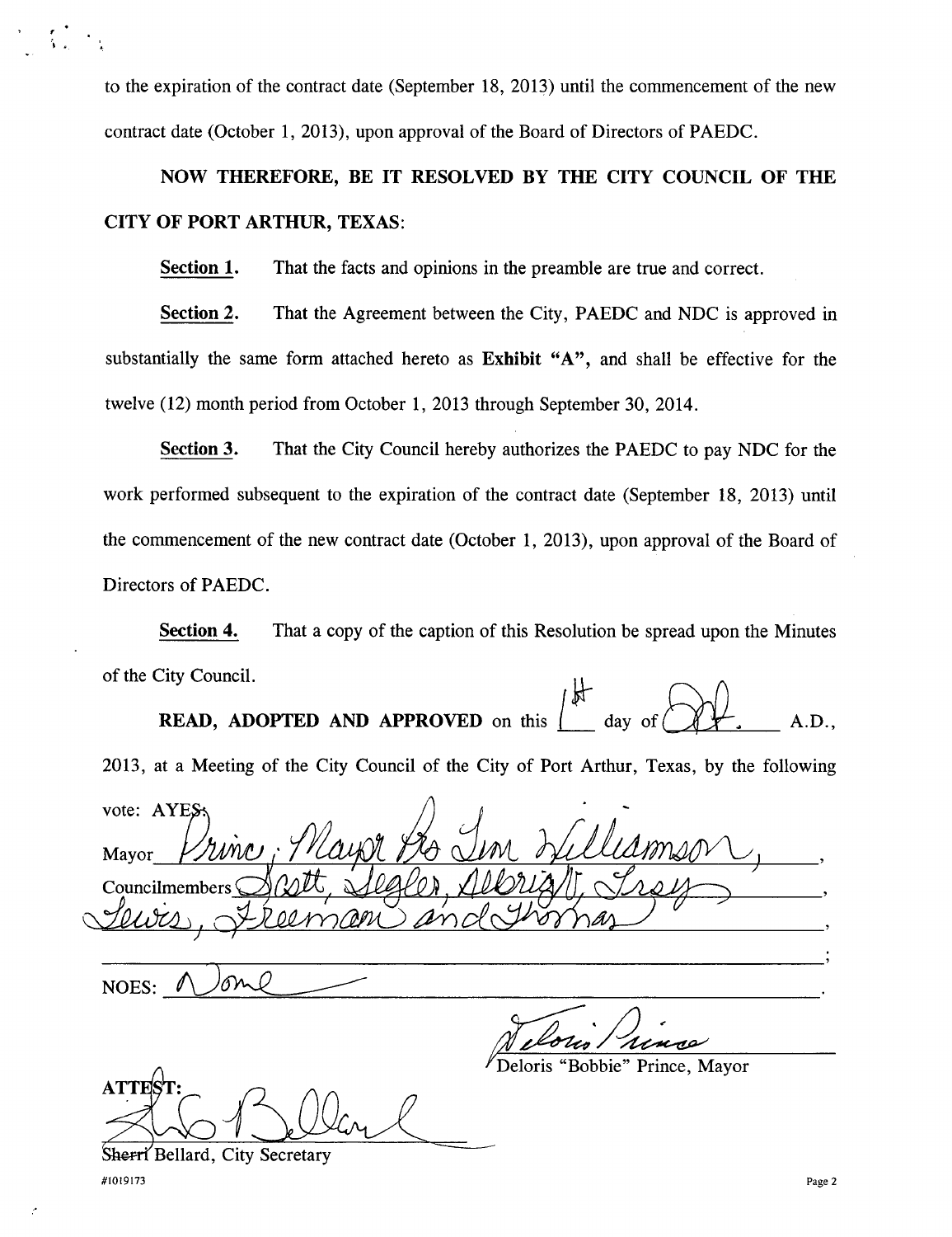**APPROVED** ilé  $\mathcal{Q}$  $\widehat{\ell\ell}$  .

Floyd Batiste, PAEDC CEO

 $\frac{1}{2}$ 

 $\mathbb{R}^2$ 

APPROVED AS TO FORM: I Guy N. Goodson, PAEDC Attorney

APPROVED AS TO FORM:

I  $\setminus$ al Valecia R. Tizeno, City Attorney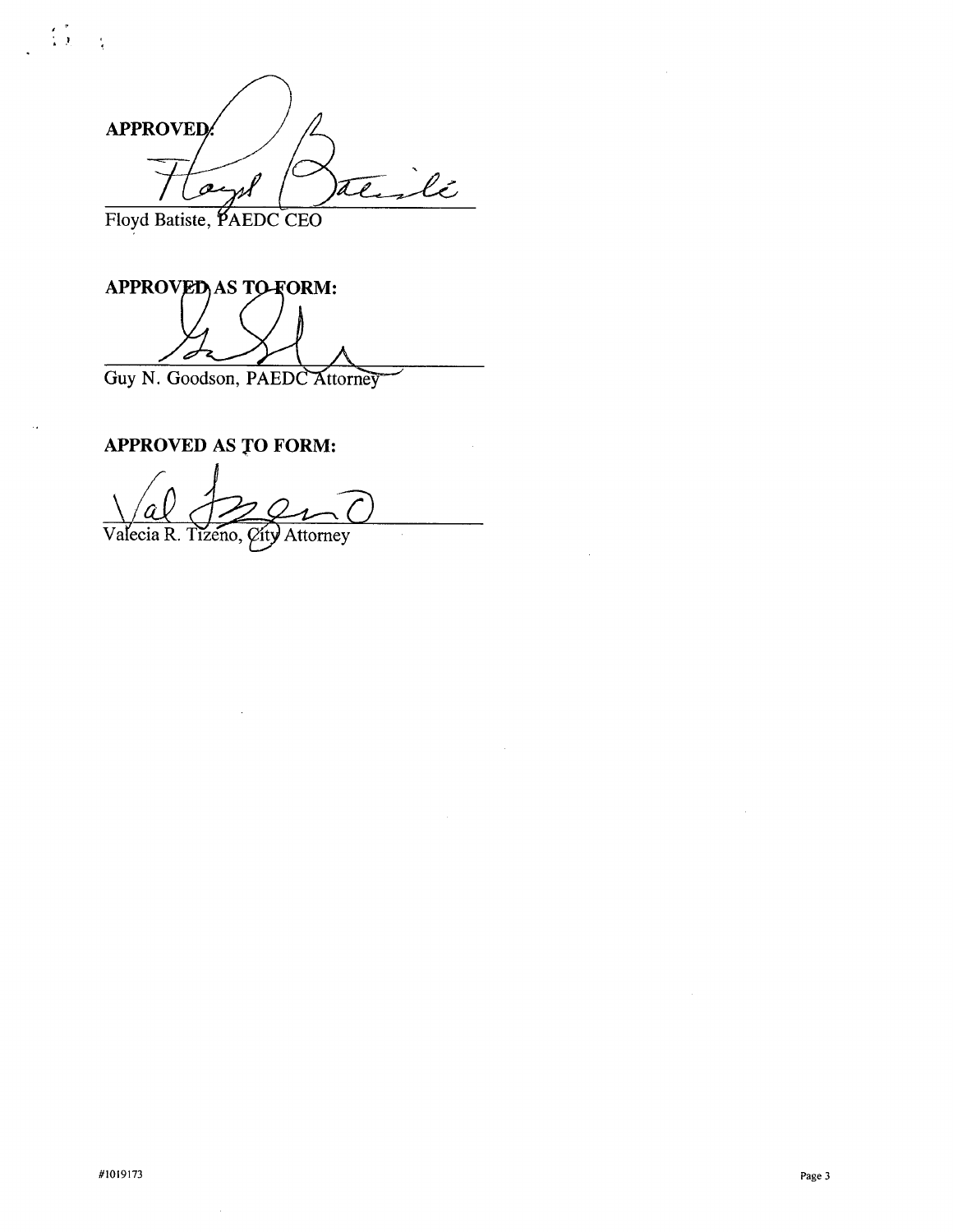

 $\mathcal{A}$ 

 $\sim$ 

 $\tilde{\mathcal{L}}_k$ 

 $\frac{1}{4}$ 

 $\frac{1}{4}$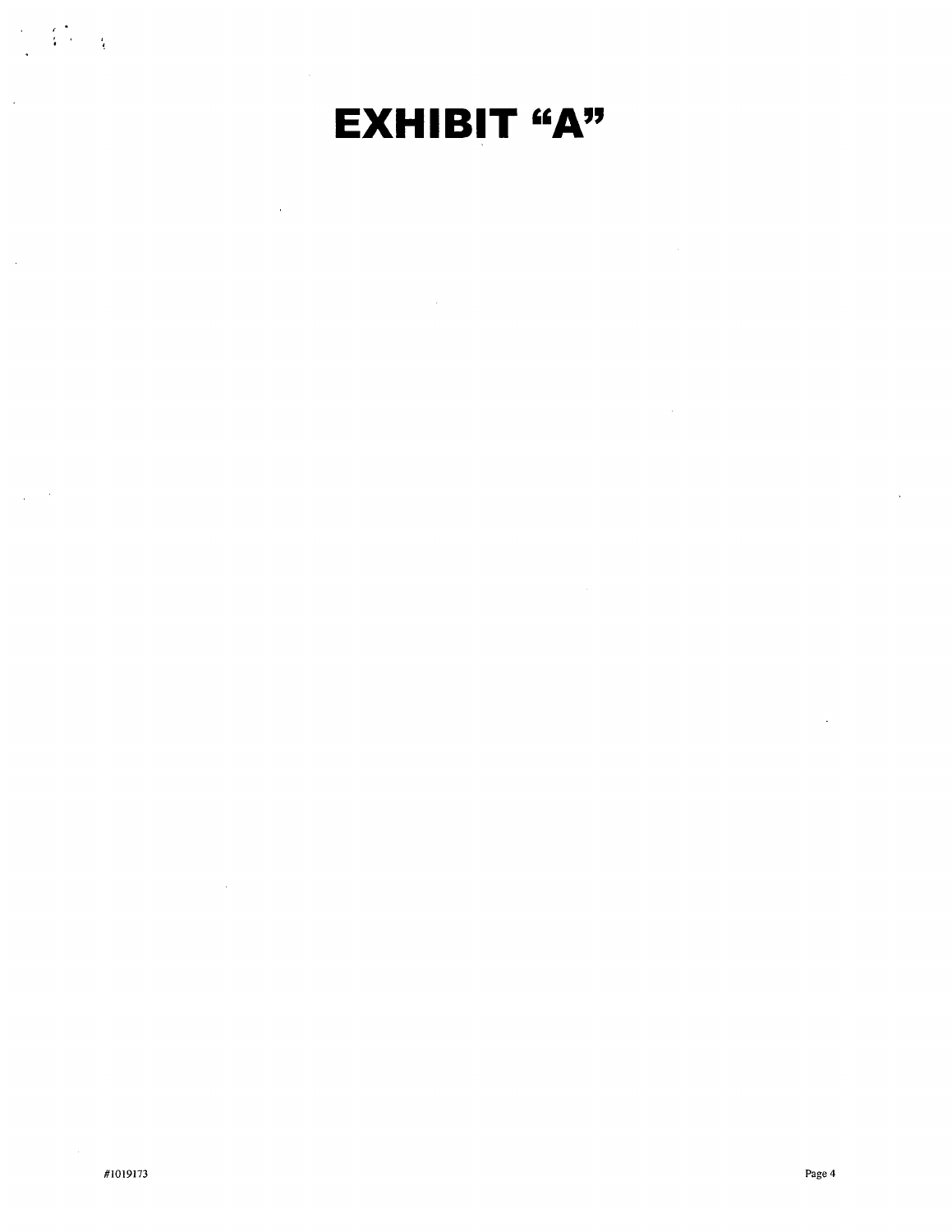## TECHNICAL ASSISTANCE AGREEMENT

This Technical Assistance Agreement is made and entered into this day of October, 2013, by and between City of Port Arthur, Texas (the "City"), a municipal corporation and the Port Arthur Section 4A Economic Development Corporation (hereinafter called "the client"), a non-profit corporation, whose address is 4173 39<sup>th</sup> Street, Port Arthur, Texas 77642 (hereinafter called "Clients") and NATIONAL DEVELOPMENT COUNCIL, a New York nonprofit corporation, which is a tax-exempt organization under Section 501(c)(3) of the Internal Revenue Code , whose address is 708 Third Avenue, Suite 710, New York, New York 10017 (hereinafter called "NDC").

#### WITNESSETH:

WHEREAS, the Clients have determined that they need the professional services of an advisor to work with the Clients to assist them in achieving the public goals of developing and implementing community and economic programs, and

WHEREAS, NDC is willing to provide, on such terms and conditions as are hereinafter provided, technical assistance to the Clients utilizing its expertise in economic and community development activities.

NOW THEREFORE, the Clients and NDC do hereby agree as follows:

### I. SCOPE OF SERVICES

The Clients acknowledge that NDC regularly performs services for various clients located across the United States. The purpose of this Agreement is to set forth the terms upon which the NDC will provide the Clients with assistance they have requested which is generally described as technical assistance and professional services. NDC agrees to perform such services as are requested from time to time by Clients and to provide such services as it deems necessary to accomplish the goals requested. Exhibit A attached hereto fully describes the services to be offered to the Clients by NDC. In performing the requested services, NDC shall consult with officers and employees of the Clients and shall meet, as appropriate, with such representatives or other entities when necessary, including without limitation State and Federal officials and other local organizations.

### **II. DURATION, TERMINATION**

NDC agrees to commence work for the Clients effective October 1, 2013 and shall continue providing technical assistance for twelve months. Either party may, at any time, terminate this Agreement with or without cause by sending written notice to the other party, in which event this Agreement shall be terminated effective 30 days after receipt of such notice.

### III. COMPENSATION

The Clients shall compensate NDC for performance of services received hereunder in the amount of \$6,000 per month, not to exceed \$72,000. per year. This amount includes all of NDC's time, travel expenses, supplies, postage, telephone, and other similar expenses. As an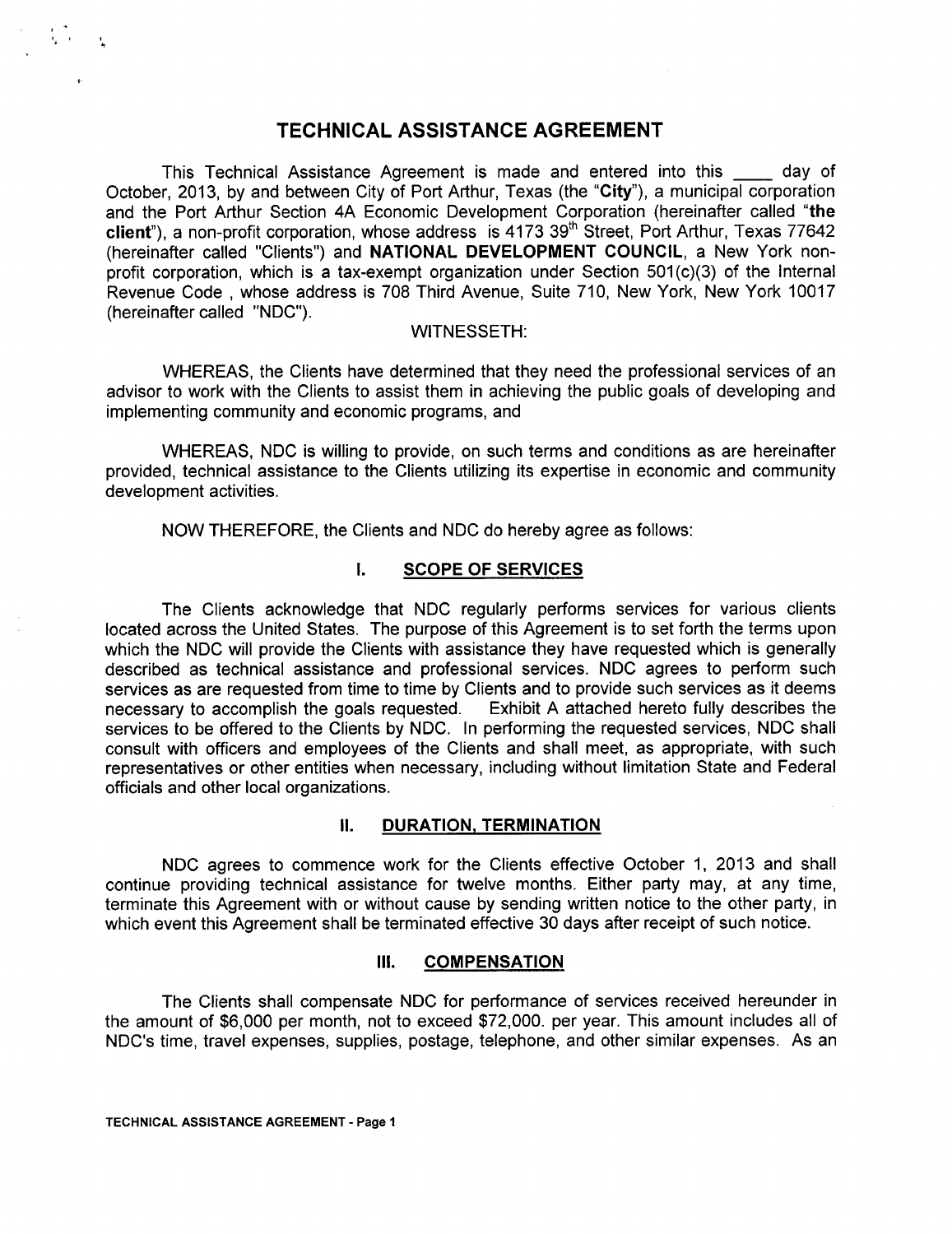independent contractor, NDC is responsible for all taxes and other benefits of the employees of NDC and nothing contained herein shall be interpreted as creating a relationship of servant, employee, partnership, or agency between the Clients and the NDC. Payment by the Clients for services rendered under this Technical Assistance Agreement evidences Clients' acceptance of such services in accordance with the terms of the Agreement.

PAEDC will be paying 100% of the contract price. The projects need to be primarily projects consistent with the authority and limits of the PAEDC

## IV. MISCELLANEOUS PROVISIONS

4.1 Ownership of Material and Documents. All final reports and other materials prepared by NDC for the Clients shall be the property of Clients, however all work papers and other source materials shall be the property of the NDC. NDC shall deliver such materials to Clients in accordance with the terms and conditions of this Agreement. Clients shall not, without NDC's written consent, associate NDC's name with the report\product, if a subsequent change is made in such report\product after submission to Clients.

4.2 Right to Audit. NDC shall establish and maintain appropriate procedures which will assure the proper accounting of all funds paid to it under this Agreement. Clients or any of their duly authorized representatives shall have access to any books, documents, papers and records of NDC and/or its subcontractors which are directly pertinent to a specific program for the purpose of making an audit, an examination, excerpts and transcriptions. All such books and records shall be retained for such periods of time as required by law, provided, however, notwithstanding any shorter periods of retention, all books, records and supporting details shall be retained for a period of at least three (3) years after the expiration of the term of this Agreement.

4.3 Confidentiality of Reports. NDC shall keep confidential all reports, information and data given to, prepared or assembled by NDC pursuant to NDC's performance hereunder and Clients designates as confidential. Such information shall not be made available to any person, firm, corporation or entity without the prior written consent of Clients first obtained.

4.4 Equal Opportunity. NDC shall comply with all provisions of Title VI of the Civil Rights Act of 1964 and of the rules, regulations and relevant order of the Secretary of Labor regarding discrimination.

4.5 Conflicts of Interest. No board member, officer or employee of Clients or their designees or agents, and no other public official who exercises any functions or responsibilities with respect to any requested technical assistance, shall be permitted to financially benefit from this Agreement or have any interest, direct or indirect, in any contract or subcontract, or the proceeds thereof, for work to be performed in connection with this Agreement.

4.6 Notices. All notices shall be sent by certified mail, hand-delivery or over night mail and in all events with a written acknowledgment of receipt to the address set forth at the beginning of this Agreement.

## 4.7 Responsibility for Claims:

a. Clients will indemnify and hold harmless NDC, its directors, officers, agents, representatives, contractors, and employees against any and all claims, demands, or causes of TECHNICAL ASSISTANCE AGREEMENT- Page 2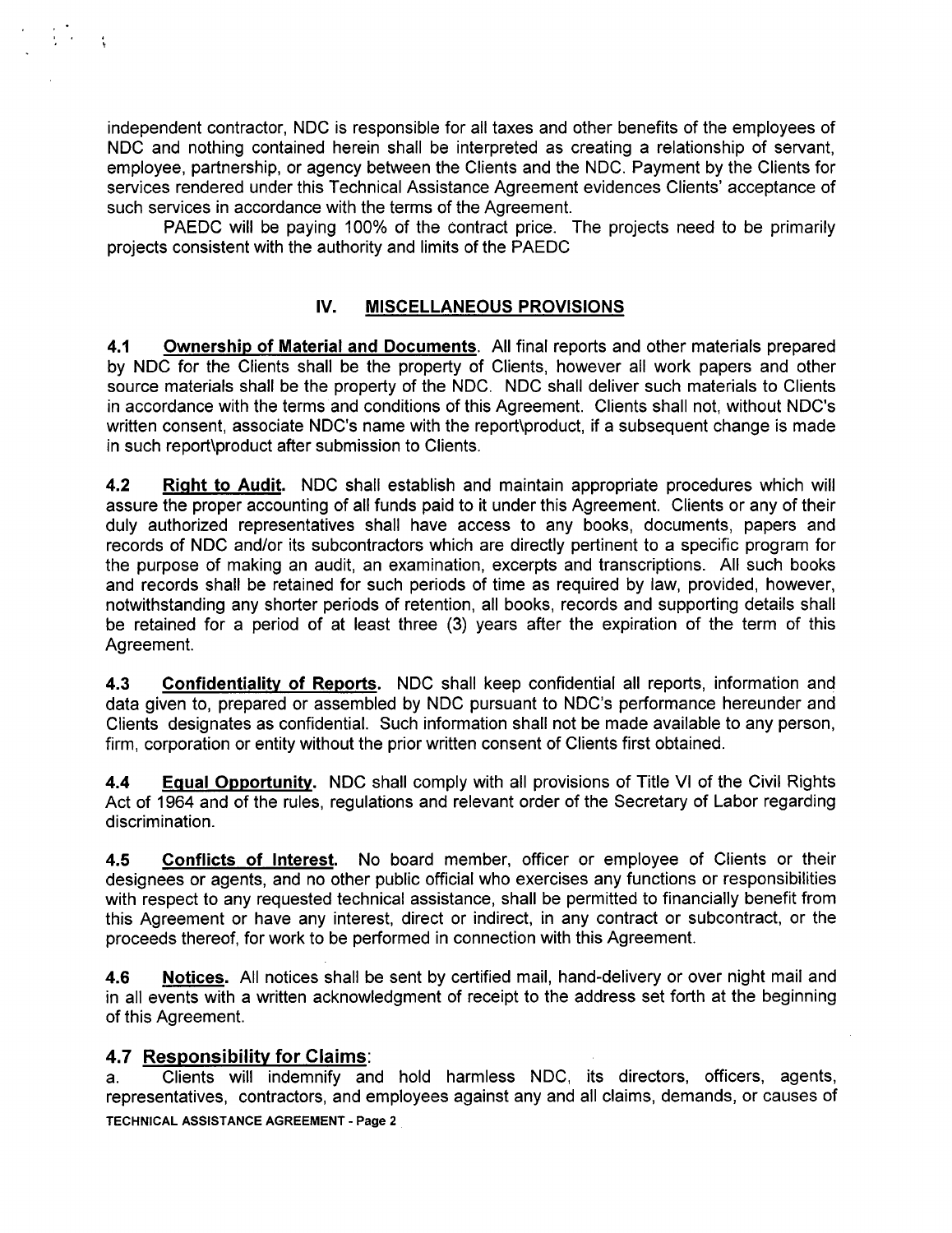action, and all costs, losses, liabilities, expenses, and judgment incurred in connection therewith, including reasonable attorney's fees and court costs, brought by any of Clients' employees or representatives or by any

third party, based upon, in connection with, resulting from, or arising out of NDC's actions or inactions under this Agreement or Clients' use of the Services; provided, however, that Clients' contractual obligations of indemnification shall not extend to the consequences of NDC's negligence or other fault. The City of Port Arthur will only indemnify NDC to the extent of its liability limits under the Texas Tort Claims Act.

b. Conversely, NDC agrees to indemnify and hold harmless Clients, their directors, officers, agents, contractors, representatives, and employees against any and all claims, demands, or causes of action and all costs, losses, liabilities, expenses, and judgments incurred in connection therewith, including reasonable attorney's fees and court costs, brought by any of NDC's employees or representatives or by any third party, based upon, in connection with, resulting from, or arising out of NDC's actions or inactions under this Agreement; provided, however, NDC's contractual obligation of indemnification shall not extend to the consequences of Clients' negligence or other fault.

4.<sup>8</sup> Release of News Information. No news release, including photographs, public announcements or confirmation of same, or any part of the subject matter of this Agreement or any phase of any program hereunder shall be made without prior written approval of the NDC and PAEDC.

4.<sup>9</sup> Compliance with Laws. NDC agrees to comply with all applicable federal, state and local laws in the conduct of the work hereunder. This Agreement shall be construed, interpreted and the rights of the parties determined, in accordance with the laws of the State of Texas and venue shall lie in Jefferson County, Texas.

4.10 **Assignment.** Neither this Agreement nor any rights, duties or obligations described herein may be assigned by either party without the prior expressed written consent of the other party.

4.11 Severability. A determination that any part of this Agreement is invalid shall not invalidate or impair the force of the remainder of this Agreement.

4.12 Dispute Resolution. If all three parties agree, any disputes or claims under this Agreement shall be submitted to arbitration in a manner provided under the Commercial Arbitration Rules of the American Arbitration Association then in effect, such arbitration to be conducted before three arbitrators chosen in accordance with the rules of the State of Texas and shall be binding on the parties.

4.13 Additional Provisions. Any one of the parties may require additional provisions which will govern the agreement between the parties by attaching hereto such additional provisions as Exhibit "B".

4.14 Entire Agreement. This Agreement contains the final agreement between the parties regarding the matters covered and supersedes any and all other agreement, either oral in writing, regarding the matters contained herein.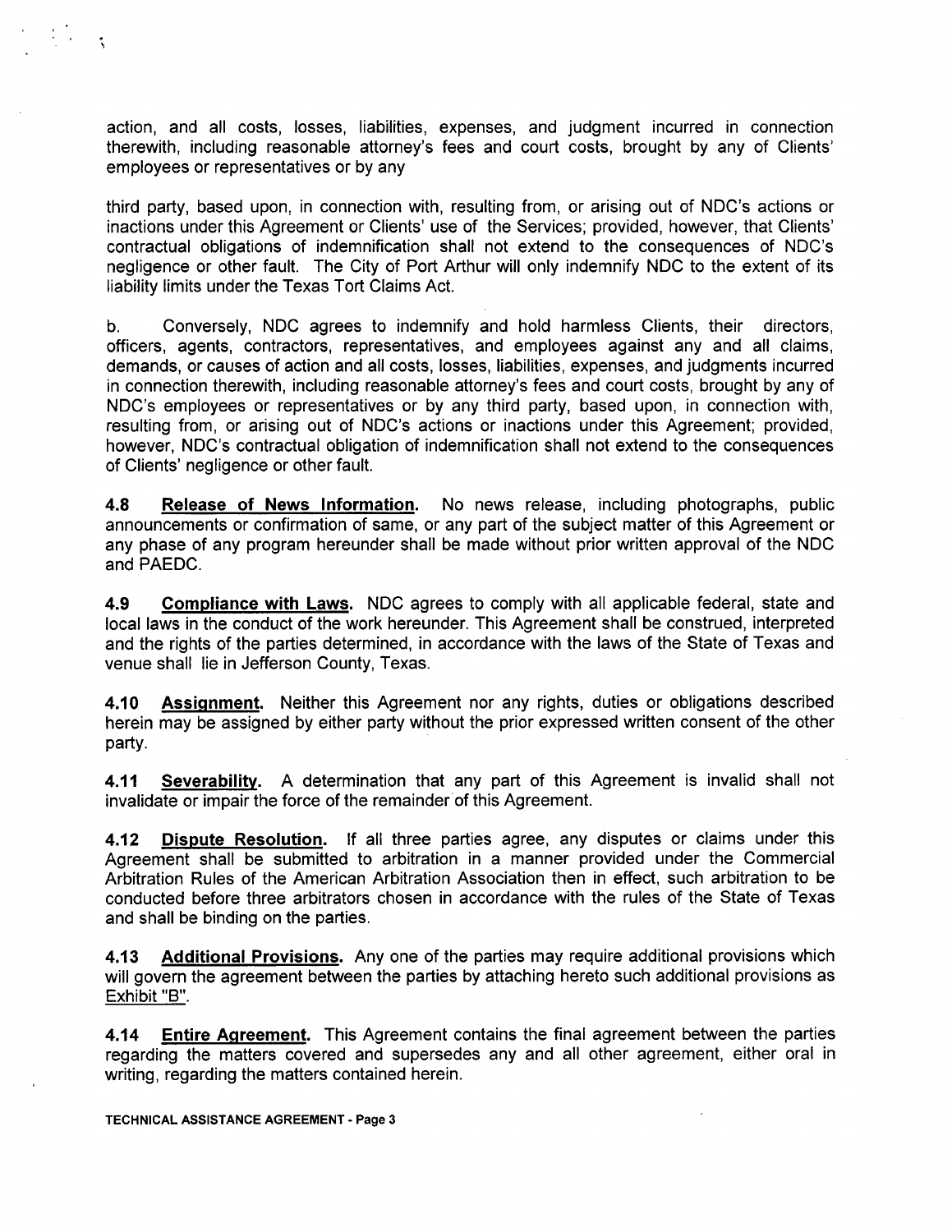IN WITNESS WHEREOF, the parties have caused this Agreement to be executed as of the day and year first written above.

Approved as to form:

Valecia Tizeno, City Attorney Guy Goodson, General Counsel for PAEDC

CLIENTS: NDC:

City of Port Arthur Section 4A National Development Council Economic Development Corporation

By: By:

President **President** Robert W. Davenport, President

**Secretary** 

By: Date:

City of Port Arthur, Texas

By:

Floyd T. Johnson, City Manager

TECHNICAL ASSISTANCE AGREEMENT- Page 4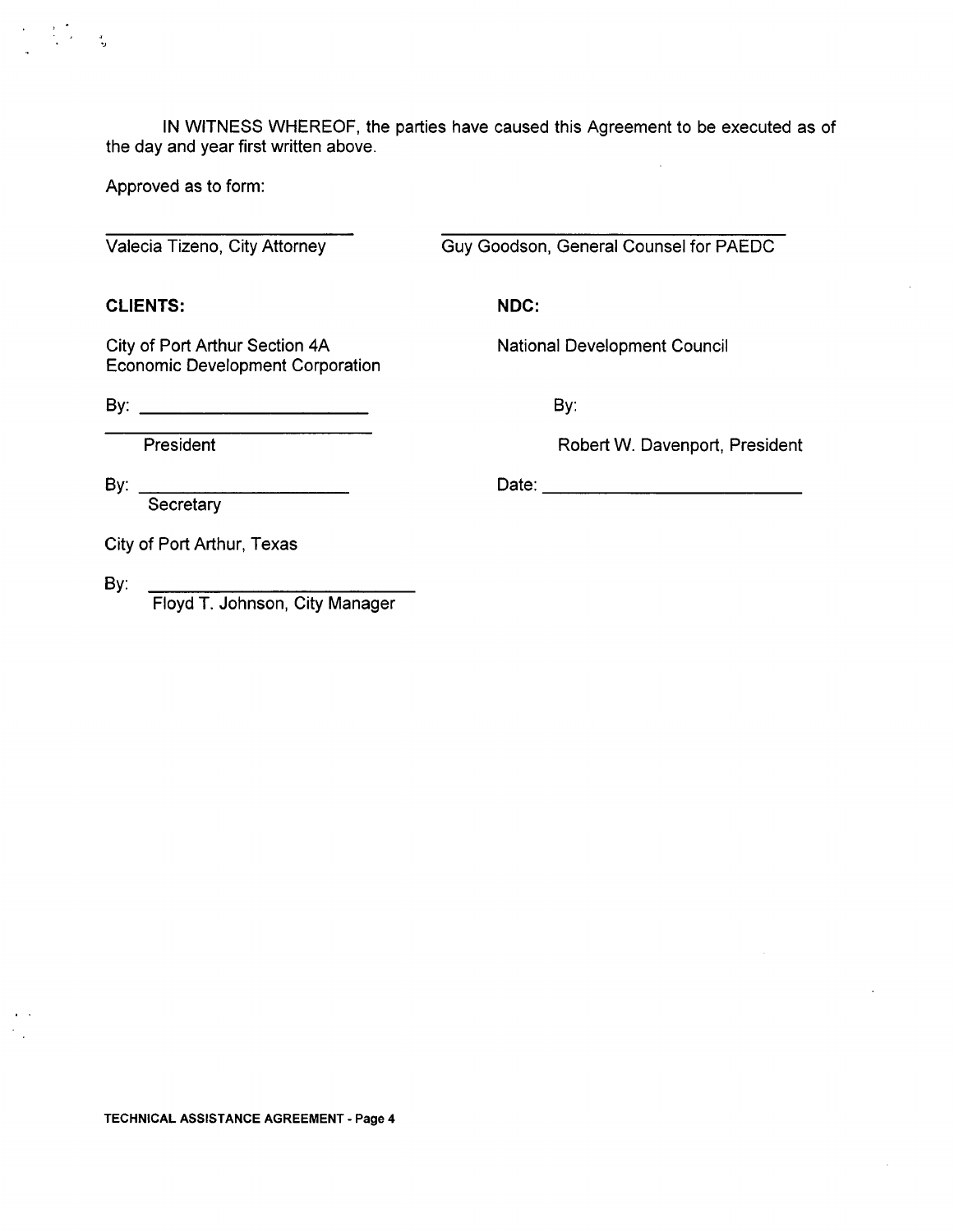## NDC TECHNICAL ASSISTANCE AGREEMENT SCOPE OF SERVICES EXHIBIT A

c y

To promote redevelopment within the community, Clients are undertaking a variety of community and economic development projects. NDC will provide technical assistance to Clients in reviewing, structuring and financing these projects during pre-development and project development.

This Scope of Services describes the assistance available under this Technical Assistance Agreement during the specified contract period. The Clients and NDC by mutual agreement may revise this Scope. The Chief Executive Officer of the PAEDC will direct NDC's activities and determine which services will be rendered by NDC. based on the direction from the PAEDC Board and the Port Arthur City Council. Payment by the Clients evidences the Clients' acceptance of the assistance provided under this Agreement. The assistance offered includes:

- 1. NDC will review and evaluate projects being considered by Clients for community and economic development assistance. This may include, as directed:
	- $\epsilon$  evaluating sponsor/developer experience and capacity
	- $\epsilon$  financial review and structuring
	- $\epsilon$  review of appraisals, cost assumptions, capital budgets, operating statements, marketing data and other funding commitments
	- advising on tax credit equity sources, requirements and structuring
	- identifying other funding sources when required
	- assisting with development issues during pre-development and development
	- $\epsilon$  structuring loan documents and development agreements
	- $\langle$  advising on program regulation issues
- 2. NDC will provide technical support and/or financial analysis of economic and/or housing development program proposals as periodically referred by staff.
- 3. NDC will review, as directed, Client established economic development and/or housing development programs, including:
	- $\epsilon$  program goals
	- $\epsilon$  eligibility criteria
	- underwriting guidelines
	- $\epsilon$  program documents
	- $\epsilon$  internal administration of application and approval process